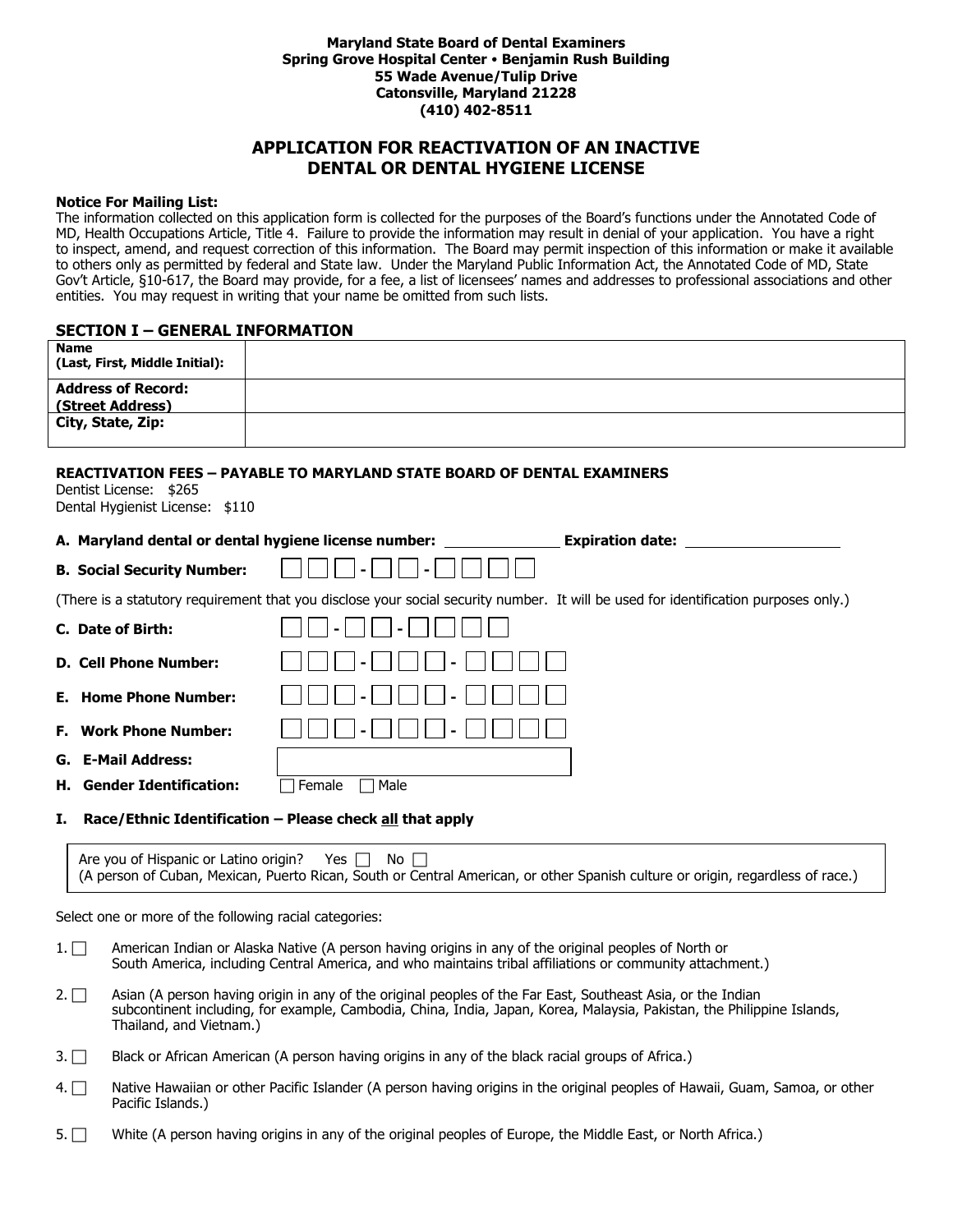#### **J. Requested license reactivation type:** Check one: Dentist Dental Hygienist

#### **K. Licensure in other states:**

List other states or jurisdictions in which you hold or have held a dental or dental hygiene license. Include license number(s).

| <b>State</b> | <b>License Number</b> |
|--------------|-----------------------|
|              |                       |
|              |                       |
|              |                       |

### **SECTION II - CHARACTER AND FITNESS**

**If you answer "YES" to any question(s) in Section II – Character and Fitness, attach a separate page with a complete explanation of each occasion. Each attachment must have your name in print, signature, and date.**

| <b>YES</b> | <b>NO</b> |                                                                                                                                                                                                                                                                                                                                                                                                                                                                                                                          |
|------------|-----------|--------------------------------------------------------------------------------------------------------------------------------------------------------------------------------------------------------------------------------------------------------------------------------------------------------------------------------------------------------------------------------------------------------------------------------------------------------------------------------------------------------------------------|
| $\Box$     | $\Box$    | a. Has any licensing or disciplinary board of any jurisdiction, including Maryland, or any federal entity denied your<br>application for licensure, reinstatement or renewal, or taken any action against your license, including but not<br>limited to reprimand, suspension, revocation, a fine, or non judicial punishment? If you are under a Board Order<br>or were ever under a Board Order in a state other than Maryland you must enclose a certified legible copy of the<br>entire Order with this application. |
| $\Box$     | $\Box$    | b. Have any investigations or charges been brought against you or are any currently pending in any jurisdiction,<br>including Maryland, by any licensing or disciplinary board or any federal or state entity?                                                                                                                                                                                                                                                                                                           |
| $\Box$     | $\Box$    | c. Has your application for a dentist or dental hygiene license been withdrawn for any reason?                                                                                                                                                                                                                                                                                                                                                                                                                           |
| $\Box$     | $\Box$    | d. Has an investigation or charge been brought against you by a hospital, related institution, or alternative health<br>care system?                                                                                                                                                                                                                                                                                                                                                                                     |
| $\Box$     | □         | e. Have you had any denial of application for privileges, been denied for failure to renew your privileges, or<br>limitation, restriction, suspension, revocation or loss of privileges in a hospital, related health care facility, or<br>alternative health care system?                                                                                                                                                                                                                                               |
| $\Box$     | $\Box$    | f. Have you pled guilty, nolo contendere, had a conviction or receipt of probation before judgment or other<br>diversionary disposition of any criminal act, excluding minor traffic violations?                                                                                                                                                                                                                                                                                                                         |
| $\Box$     | $\Box$    | g. Have you pled guilty, nolo contendere, had a conviction, or receipt of probation before judgment or other<br>diversionary disposition for an alcohol or controlled dangerous substance offense, including but not limited to<br>driving while under the influence of alcohol or controlled dangerous substances?                                                                                                                                                                                                      |
| $\Box$     | П         | h. Do you have any criminal charges pending against you in any court of law, excluding minor traffic violations?                                                                                                                                                                                                                                                                                                                                                                                                         |
| $\Box$     | $\Box$    | i. Do you have a physical condition that impairs your ability to practice dentistry/dental hygiene?                                                                                                                                                                                                                                                                                                                                                                                                                      |
| $\Box$     | $\Box$    | j. Do you have a mental health condition that impairs your ability to practice dentistry/dental hygiene?                                                                                                                                                                                                                                                                                                                                                                                                                 |
| $\Box$     | $\Box$    | k. Have the use of drugs and/or alcohol resulted in an impairment of your ability to practice dentistry/dental hygiene?                                                                                                                                                                                                                                                                                                                                                                                                  |
| $\Box$     | $\Box$    | I. Have you illegally use drugs?                                                                                                                                                                                                                                                                                                                                                                                                                                                                                         |
| $\Box$     | $\Box$    | m. Have you surrendered or allowed your license to lapse while under investigation by any licensing or disciplinary<br>board of any jurisdiction, including Maryland, or any federal or state entity?                                                                                                                                                                                                                                                                                                                    |
| $\Box$     | $\Box$    | n. Have you been named as a defendant in a filing or settlement of a malpractice action?                                                                                                                                                                                                                                                                                                                                                                                                                                 |
| $\Box$     | $\Box$    | o. Has your employment been affected or have you voluntarily resigned from any employment, in any setting, or<br>have you been terminated or suspended, from any hospital, related health care or other institution, or any federal<br>or state entity for any disciplinary reasons or while under investigation for disciplinary reasons?                                                                                                                                                                               |

**Incomplete applications will be returned and will be subject to a \$50.00 application reprocessing fee.**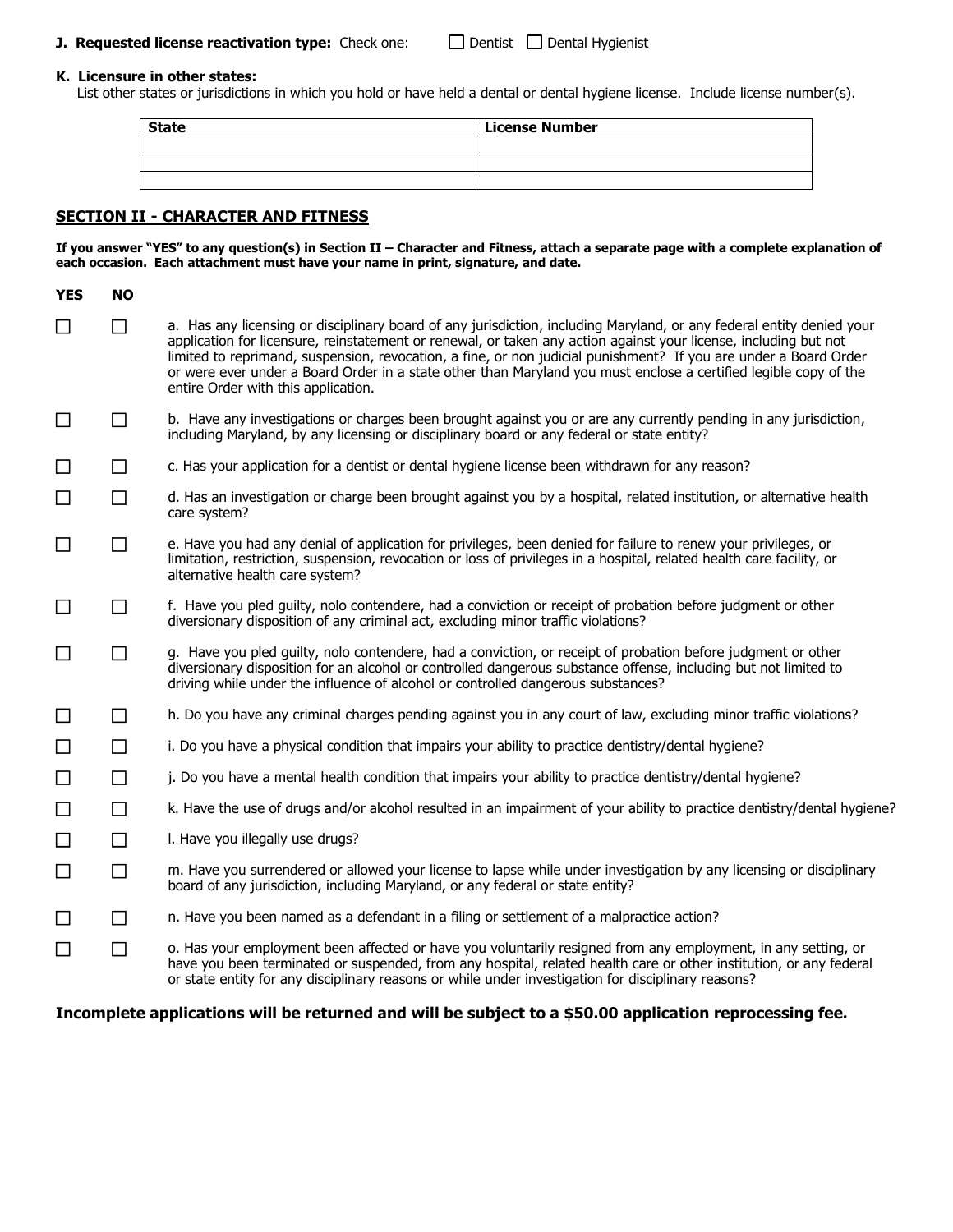#### **SECTION III - CONTINUING EDUCATION REQUIREMENTS**

#### **YES NO**

□ a. Continuing education requirement met. I have completed 30 hours of continuing education, including two (2) hours of infection control, a 2-hour Board-approved course on abuse and neglect as it related to Maryland law, 2 hour Board-approved course on proper prescribing and disposal of prescription drugs (pharmacology) and maintained my CPR certification during the two years prior to this reactivation and have enclosed documentation to support that I have met the Board's continuing education requirements.

#### **SECTION IV – ACTIVE PRACTICE OR EXAMINATION REQUIREMENT**

- a. Active practice. I have actively practiced dentistry or dental hygiene within the 36 months preceding application for reactivation of an inactive license. I have enclosed a notarized affidavit(s) attesting to my practice status.
- **D.** B. American Board of Dental Examiners (ADEX) or the North East Regional Board (NERB) Examination. I have not actively practiced dentistry or dental hygiene within the 36 months preceding application for reactivation of an inactive license, but I have passed the American Board of Dental Examiners (ADEX) or the North East Regional Board (NERB) examination in dentistry or dental hygiene and have enclosed a certified examination report.

#### **SECTION V – SPECIALTIES**

Does the Maryland State Board of Dental Examiners recognize you as a specialist?  $\Box$  YES  $\Box$  NO If so, please indicate specialty?

\_\_\_\_\_\_\_\_\_\_\_\_\_\_\_\_\_\_\_\_\_\_\_\_\_\_\_\_\_\_\_\_\_\_\_\_\_\_\_\_\_\_\_\_\_\_\_\_\_\_ \_\_\_\_\_\_\_\_\_\_\_\_\_\_\_\_\_\_\_\_\_\_\_\_

#### **Release and Certification:**

I hereby affirm that I have read and followed the above instructions. I hereby certify that all information in this application is accurate and correct.

I agree that the Maryland State Board of Dental Examiners (the Board) may request any information necessary to process my application for dental or dental hygiene licensure in Maryland from any person or agency, including but not limited to postgraduate program directors, individual dentists, government agencies, the National Practitioner Data Bank, the Healthcare Integrity and Protection Data Bank, hospitals and other licensing bodies, and I agree that any person or agency may release to the Board the information requested. I also agree to sign any subsequent release for information that may be requested by the Board.

I agree that I will fully cooperate with any request for information or with any investigation related to my practice of dental or dental hygiene practice as a licensed dentist or dental hygienist in the State of Maryland, including the subpoena of documents or records or the inspection of my dental or dental hygiene practice.

During the period in which my application is being processed, I shall inform the Board within 30 days of any change to any answer I originally gave in this application, any arrest or conviction, any change of address or any action that occurs based on accusations that would be grounds for disciplinary action under the Annotated Code of Maryland, Health Occupations §4-315.

| <b>Applicant Signature</b> | Date |
|----------------------------|------|
|----------------------------|------|

#### **NOTARY SECTION**

| State of       | County of <b>Example 20</b> | Then personally appeared the above named<br>and signed and sworn to the truth of the foregoing statements in my |
|----------------|-----------------------------|-----------------------------------------------------------------------------------------------------------------|
| presence.      |                             |                                                                                                                 |
| Notary Public: |                             | My Commission Expires:                                                                                          |

**SEAL**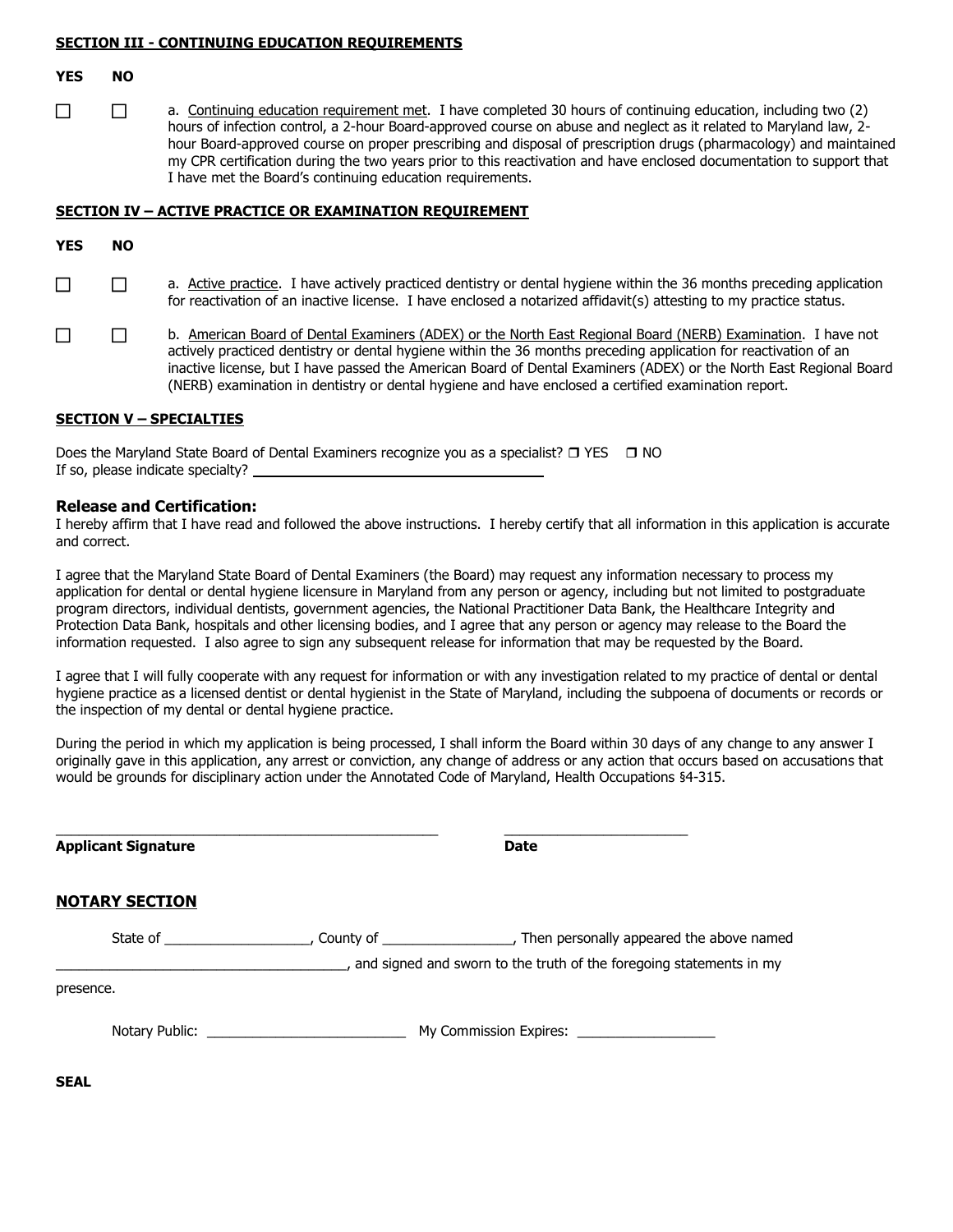# **MARYLAND STATE BOARD OF DENTAL EXAMINERS**

# **Application for Reactivation of an Inactive Dental or Dental Hygiene License or Certificate**

# **Checklist**

*Please review prior to sending your application package to the Board.*

# **Incomplete applications will be returned and will be subject to a \$50.00 application reprocessing fee.**

| 1. | Is your application completed front and back?                                                                                                                                                                                                                                                                                                                                                                 |
|----|---------------------------------------------------------------------------------------------------------------------------------------------------------------------------------------------------------------------------------------------------------------------------------------------------------------------------------------------------------------------------------------------------------------|
|    | $\Box$ Did you sign and have the application notarized?                                                                                                                                                                                                                                                                                                                                                       |
| 2. | Did you enclose the non-refundable fee in a check or money order made payable to the Maryland State<br><b>Board of Dental Examiners?</b>                                                                                                                                                                                                                                                                      |
| 3. | Did you enclose a notarized affidavit(s), or other evidence satisfactory to the Board, that you have<br>actively practiced dentistry or dental hygiene within the 36 months immediately preceding the date of<br>application for reactivation?                                                                                                                                                                |
| 4. | If you have not actively practiced within the 36 months immediately preceding application, have you<br>enclosed a certified examination report from the American Board of Dental Examiners (ADEX) or the<br>North East Regional Board (NERB)?                                                                                                                                                                 |
| 5. | Did you enclose a certified letter with the state seal affixed from each state in which you hold or have<br>ever held a license, verifying that the license is or was in good standing and that no disciplinary action<br>has ever been taken against the license?                                                                                                                                            |
| 6. | Did you enclose a written explanation if you answered "YES" to any question(s) in Section II Character<br>and Fitness?                                                                                                                                                                                                                                                                                        |
| 7. | Did you enclose documentation of completion of 30 hours of clinical continuing education, including<br>2 hours of infection control, a 2-hour Board-approved course on abuse and neglect as it relates to<br>Maryland law, a 2-hour Board-approved course on proper prescribing and disposal of prescription drugs<br>(pharmacology), and proof of current cardiopulmonary resuscitation (CPR) certification? |
| 8. | Did you enclose documentation of legal name change (i.e. marriage certificate or court documents) if the<br>documents sent with the application are in another name?                                                                                                                                                                                                                                          |
| 9. | Did you enclose the Maryland Jurisprudence Examination and the notarized affidavit form along with<br>the \$50.00 non-refundable fee in a check or money order payable to the Maryland State Board of Dental<br>Examiners?                                                                                                                                                                                    |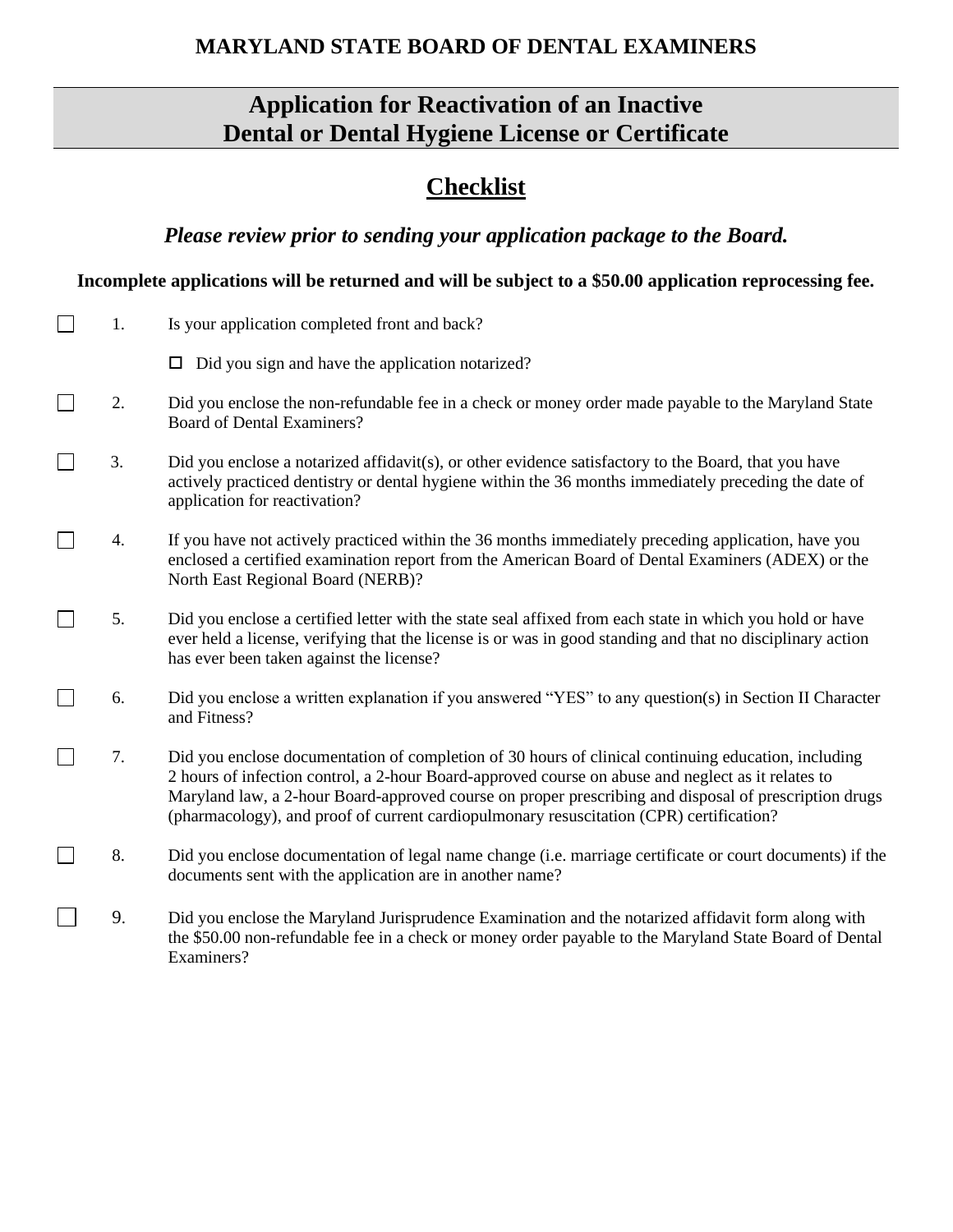# **MARYLAND STATE BOARD OF DENTAL EXAMINERS GUIDELINES FOR REACTIVATION OF AN INACTIVE DENTAL OR DENTAL HYGIENE LICENSE**

**The Board may not process a licensure application until each provision or requirement is met and each document is received. Please ensure that your application is complete before it is submitted.**

#### **An individual holding an inactive license to practice dentistry or dental hygiene may apply for reactivation of the license. The applicant shall:**

- a. Be of good moral character; and
- b. Submits to the Board notarized affidavit(s), or other evidence satisfactory to the Board, that the applicant has actively practiced dentistry or dental hygiene within the 36 months immediately preceding the date of application for reactivation, or if the applicant has not actively practiced dentistry or dental hygiene in the preceding 36 months, pass or have passed the American Board of Dental Examiners (ADEX) or the North East Regional Board (NERB) examination in dentistry or dental hygiene; and
- c. Submits to the Board satisfactory proof of licensure and good standing from all states in which the applicant is currently licensed; and
- d. Has fulfilled the continuing education requirements of the Board; and
- e. Passes a written Maryland Law Examination given by the Board with at least a score of 75%.

### **To apply for reactivation of a dental or dental hygiene license, submit the Application for Reactivation of an Inactive Dental or Dental Hygiene License and enclose the following with your application:**

- ➢ Dentist: A \$265 non-refundable fee. Dental Hygienist: A \$110 non-refundable fee
- $\triangleright$  A notarized affidavit(s), or other evidence satisfactory to the Board, that the applicant has actively practiced dentistry or dental hygiene within the 36 months immediately preceding the date of application for reactivation.
- $\triangleright$  If the applicant has not actively practiced dentistry or dental hygiene within the 36 months immediately preceding application, then enclose a certified examination report from the American Board of Dental Examiners (ADEX) or the North East Regional Board (NERB).
- $\triangleright$  A certified letter with the state seal affixed from each state in which you hold or have ever held a license, verifying that the license is or was in good standing and that no disciplinary action has ever been taken against the license.
- ➢ Documentation of completion of 30 hours of clinical continuing education, including 2 hours of infection control, a 2-hour Board-approved course on abuse and neglect as it relates to Maryland law, a 2-hour Board-approved course on proper prescribing and disposal of prescription drugs (pharmacology), during the two-year period before the date of application and proof of current cardiopulmonary resuscitation (CPR) certification.
- $\triangleright$  If applicable, evidence of legal name change, such as a marriage certificate or court documents.